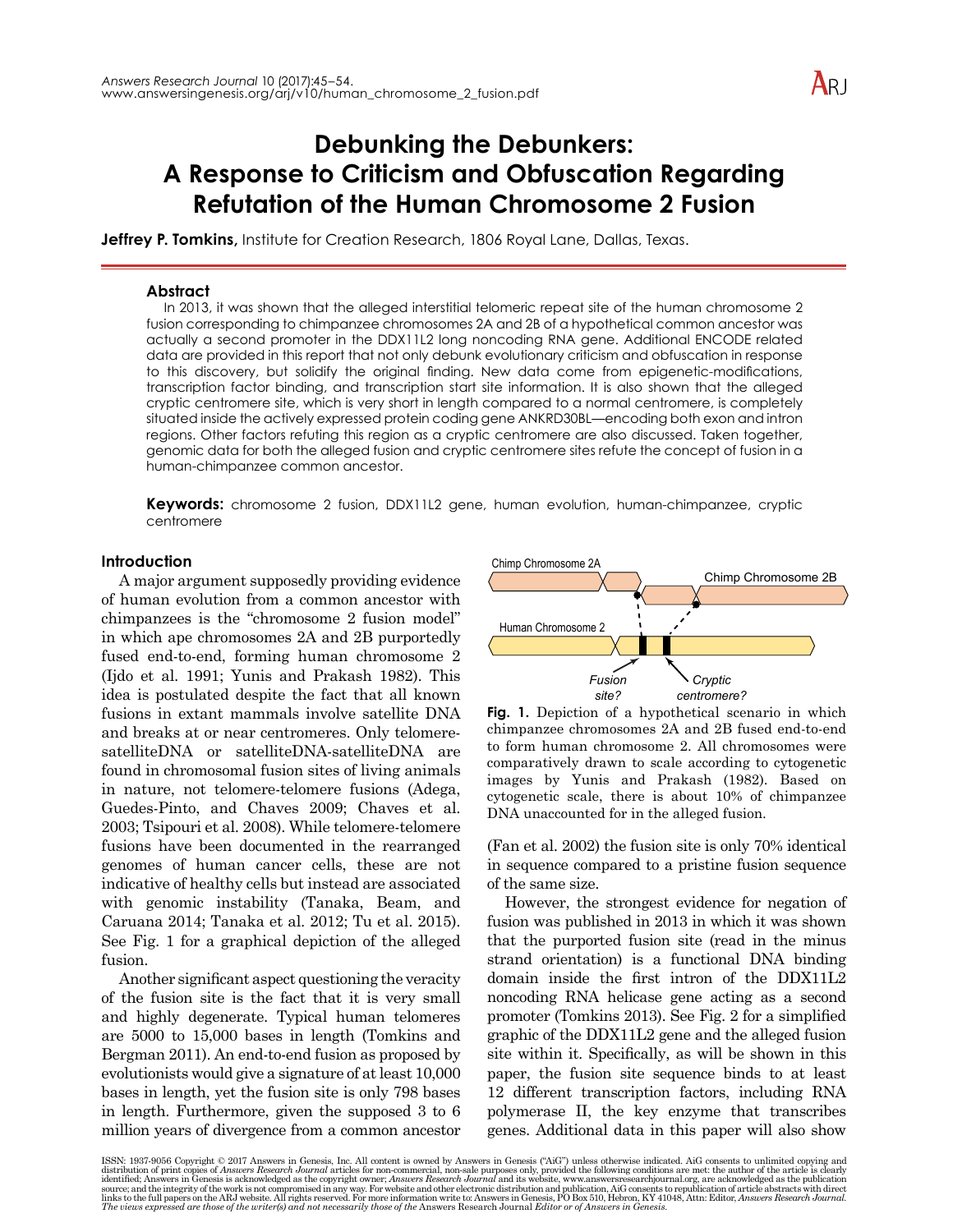

**Fig. 2.** Simplified graphic showing the fusion site inside the DDX11L2 gene illustrating the two sets of short and long transcript variants produced along with areas of transcription factor binding. Arrow in first exon depicts direction of transcription.

that along with the binding of RNA polymerase is the fact that transcription has also been shown to initiate inside the fusion-like sequence in a classic promoter-like fashion. These data also intersect with transcriptionally active histone marks and open active chromatin profiles that are hallmarks of promoters. These data, as a whole, strongly validate the alleged fusion sequence as a functional promoter element, not some random accident of fusion.

The DDX11L2 long noncoding RNA gene containing the alleged fusion sequence encodes several transcript variants expressed in at least 255 different cell and/or tissue types (Tomkins 2013). The DDX11L2 gene produces RNA transcripts of two different lengths—short variants (~1700 bases long) and long variants (~2200 bases long). In this respect, the fusion site itself appears to be the functional start site for the shorter transcript variants (fig. 1). Furthermore, annotated DDX11L2 gene transcripts suggest complex post-transcriptional regulation through a variety of microRNA binding sites (Tomkins 2013). Many of these microRNA binding sites are shared with the DDX11 protein coding gene transcripts (Tomkins 2013). In fact, both the DDX11L2 and DDX11 genes are significantly coexpressed together in the same tissues (Tomkins 2013). Shared microRNA binding domains and coexpression putatively suggest co-regulation between a protein coding gene and its noncoding RNA pseudogene counterpart as depicted in the classic case of PTEN and PTEN pseudogene transcription (Johnsson et al. 2013).

In summary, chromosome fusions would not be expected to form complexly transcribed and regulated multi-exon, alternatively spliced functional genes. The clear genetic evidence strongly refutes the claim that human chromosome 2 is the result of an ancestral telomeric end-to-end fusion.

Needless to say, such a discovery has caused quite a stir in the evolutionary community. However, the central facts surrounding these recent discoveries negating fusion remain to be challenged since they are now well-documented features of the human genome.

Nevertheless, a number of attempted rebuttals of my research posted on various internet blogs have appeared. While none of these efforts have disproven the central facts surrounding fusion negation, they do attempt to either downplay or question aspects of the scenario or mold them to fit the evolutionary model. Each of these so-called arguments attempting to downplay the significance of the data for fusion negation are addressed in turn.

#### **Cryptic Fusion Site Positioning**

One internet post put up by a computer scientist (now removed) attempted to question my graphical depiction of the chromosome fusion (Tomkins 2013) which was drawn to scale based on the actual cytogenetic images of Yunis and Prakash (1982) and presented again here in Fig. 1. The actual method that I used was an inconvenient fact that the author of the post deceptively omitted, making it seem as if I produced the images without any source of reference. He then attempted to locate the fusion site using the current versions of the human and chimpanzee genomes which on the surface would seem like a reasonable thing to do except for the problem that the chimpanzee genome is still an unfinished draft sequence and contains numerous gaps filled with meaningless "N"s instead of nucleotides, which do not correspond to the actual length of the unknown gap sizes.

The critic's method of computationally reconstructing the fusion site location in a graphical image is based on the characters of A, T, C, G, and N in the FASTA files of chimpanzee chromosomes 2A and 2B. Thus, this method is highly susceptible to a garbage in garbage out scenario. In light of this fact, this author set out to ascertain the actual amount of N contained in chimpanzee chromosomes 2A and 2B (panTro4).

For chr2A the total length is 113,622,374 bases of which 7.2% are Ns (8,216,535 in total) corresponding to 5575 total gaps with 3762 gaps being greater than 10 Ns in length. The average (mean) gap size was 1473 Ns with the largest one being 3,000,000. For chr2B the total length is 247,518,478 bases of which 48.6% are Ns (120,253,698 in total) corresponding to 5944 gaps with 3893 being greater than 10 Ns in length with the largest one being 114,098,230. However, it is hardly fair to report an average gap size for chr2B because the largest gap is deliberately set to a high value. As noted by biologist Robert Carter (Creation Ministries International, pers. comm.), the entire first half of the chromosome is a long series of Ns in a deliberate alignment to human to allow for easy evolutionary comparisons to human chromosome 2. Carter also notes that the chromosome is flipped, with the q arm first, for the same reason.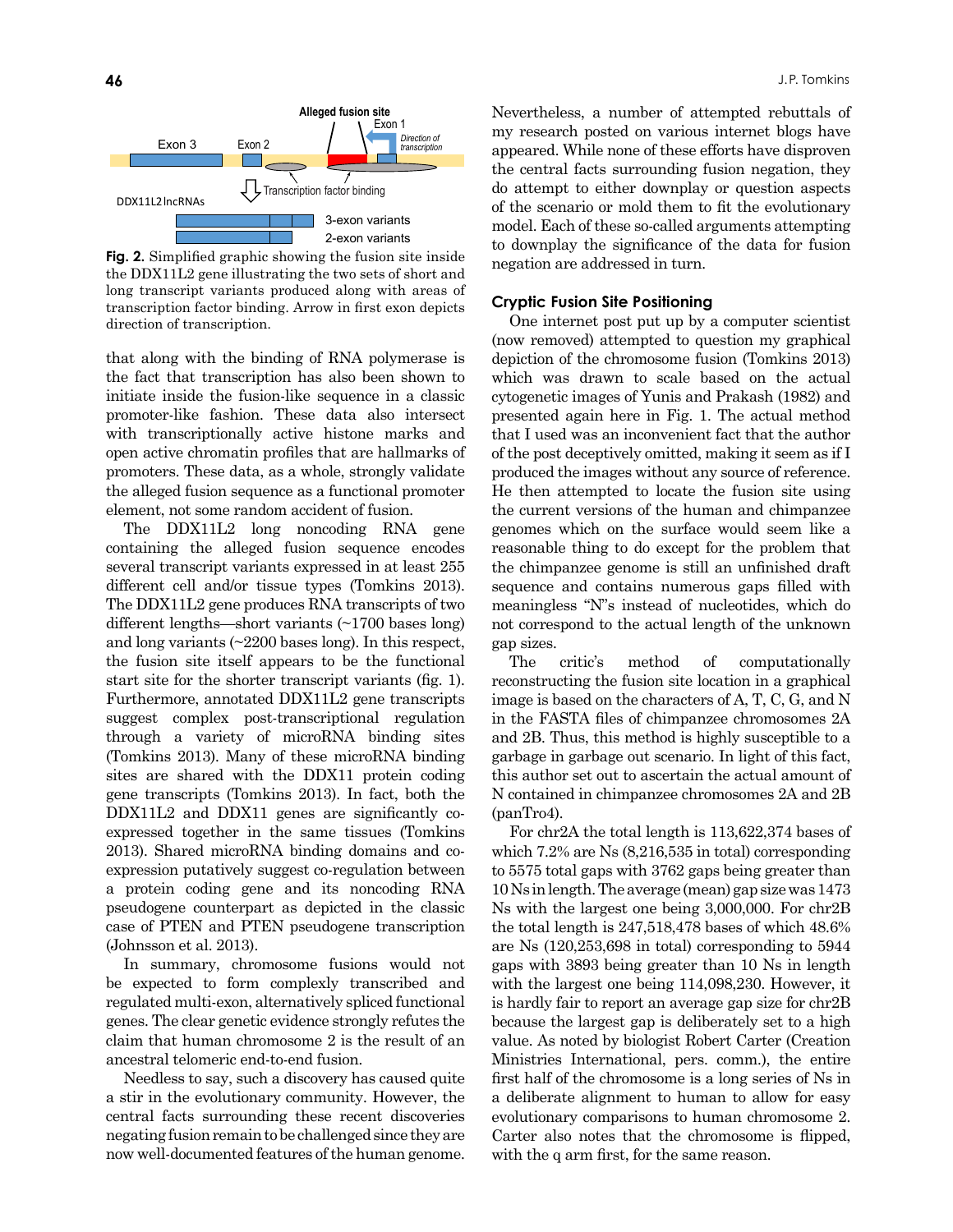These data indicate that especially chimpanzee chromosome 2B is bloated with Ns comprising nearly half its alleged length. Even chromosome 2A contains over 7% Ns. Clearly the addition of these huge numbers of meaningless Ns indicates that these chromosomes are literally bloated with worthless data for reconstructing the specific location of the fusion site or the alleged cryptic centromere site (discussed below). In fact, this author verified the fact that the number of Ns in an assembly gap do not correspond with actual gap size through personal correspondence with NCBI curatorial staff.

Due to the fragmented nature of chimpanzee chromosomes 2A and 2B that are bloated with meaningless Ns and aligned onto human as a reference, a better method based on drawn-to-scale cytogenetic images is the best that can be achieved at this point in time. This is what I based my original image on which showed that an approximate 10% loss of chimpanzee chromosome 2B would have occurred in a fusion and that the alleged fusion site is not located where it is usually depicted.

#### **Chromosome 2 Fusion—What Should We Expect?**

As stated above in the introduction, the general model proposed by evolutionary scientists is that the chromosome 2 fusion event was a head-to-head telomeric fusion. However, because the alleged fusion site is so small and degenerate, evolutionists in general propose that somehow the telomere repeats degenerated. Some evolutionists have proposed that the telomeres broke off prior to fusion and that the fusion site may actually be the product of a head-tohead subtelomere fusion (Rudd 2014).

Subtelomeres are intervening regions between the telomere repeats and the internal regions of chromosomes. They are enriched with degenerate telomere repeats (similar to the fusion site), protein coding genes, noncoding RNA genes, segmental duplications, and the same type of repetitive elements found elsewhere throughout the genome as opposed to telomeres that only contain nearperfect TTAGGG repeats (Riethman et al. 2004). On the surface, a fusion of subtelomeres would seem to resolve some of the problems inherent to the fusion hypothesis. However, in reality, bringing up the issue of subtelomeres in relation to fusion actually compounds the overall problem.

While human telomeres are 5000 to 15, 000 bases in length, subtelomere regions on average are 100,000 to 300,000 bases in length and comprise up to 5% of the human genome (Martin et al. 2002; Riethman et al. 2004). When we include the amount of DNA that should be present in a signature of subtelomeres, the problem becomes even more problematic given that the fusion site is only 798 bases in length. One evolutionary response to this argument could be that the fusion occurred just barely beyond the centromere proximal ends of each subtelomere. But this reasoning is problematic too since many critical genes needed for life exist in subtelomeres and their gene density is the same as the rest of the genome (Riethman et al. 2004). While subtelomeres appear to be designed as regions of variability to confer phenotypic diversity associated with an increase in recombination hotspots and segmental duplications, major deletions in these regions are detrimental in humans and associated with a variety of developmental abnormalities and diseases (Lemmers et al. 2010; Linardopoulou et al. 2005, 2007). If the alleged 798-base fusion site represents a real head-to-head fusion of shortened/ truncated subtelomeres, then a major loss of about 200,000 or more bases of gene rich DNA would have occurred.

But the fusion becomes even more untenable when we consider the complete absence of chimpanzee subtelomeric specific heterochromatic repeats that are missing in and around the alleged fusion signature that should have been present at some level in the hypothetical hominid common ancestor (Ventura et al. 2012). As stated in the publication by Ventura et al., "Chimpanzee and gorilla chromosomes differ from human chromosomes by the presence of large blocks of subterminal heterochromatin thought to be composed primarily of arrays of tandem satellite sequence." In fact, the amount of chimpanzee subtelomeric sequence now mysteriously missing in humans is amazingly large. Ventura et al. state, "While variable in size, most of the satellite tracts were >20kbp, with some exceeding 60kbp within a given BAC [bacterial artificial chromosome—a cloned large insert genomic fragment in a single copy bacterial vector]." The presence of abundant amounts of chimpanzee-specific subtelomeric satellite DNA sequence in chimpanzee, but completely absent in human, is not only a major problem for the chromosome 2 fusion model, but human evolution from a common ancestor with chimpanzee in general. This is because major changes must have occurred in humans in a "short" time frame of only 3 to 6mya.

Another major problem with either the subtelomeric or telomeric fusion models for human chromosome 2 is that no homology exists for the fusion region to the respective ends of chimpanzee chromosomes 2A and 2B. In the Ventura et al. (2012) paper, they attempted to hybridize the fusion site region to chimpanzee chromosomes and reported, "We observed no signals to the chimpanzee subcap locations using fosmid clones from the chromosome 2 region." Tomkins and Bergman had reported the same results using a BLASTN analysis in 2011, although these results would not have been conclusive since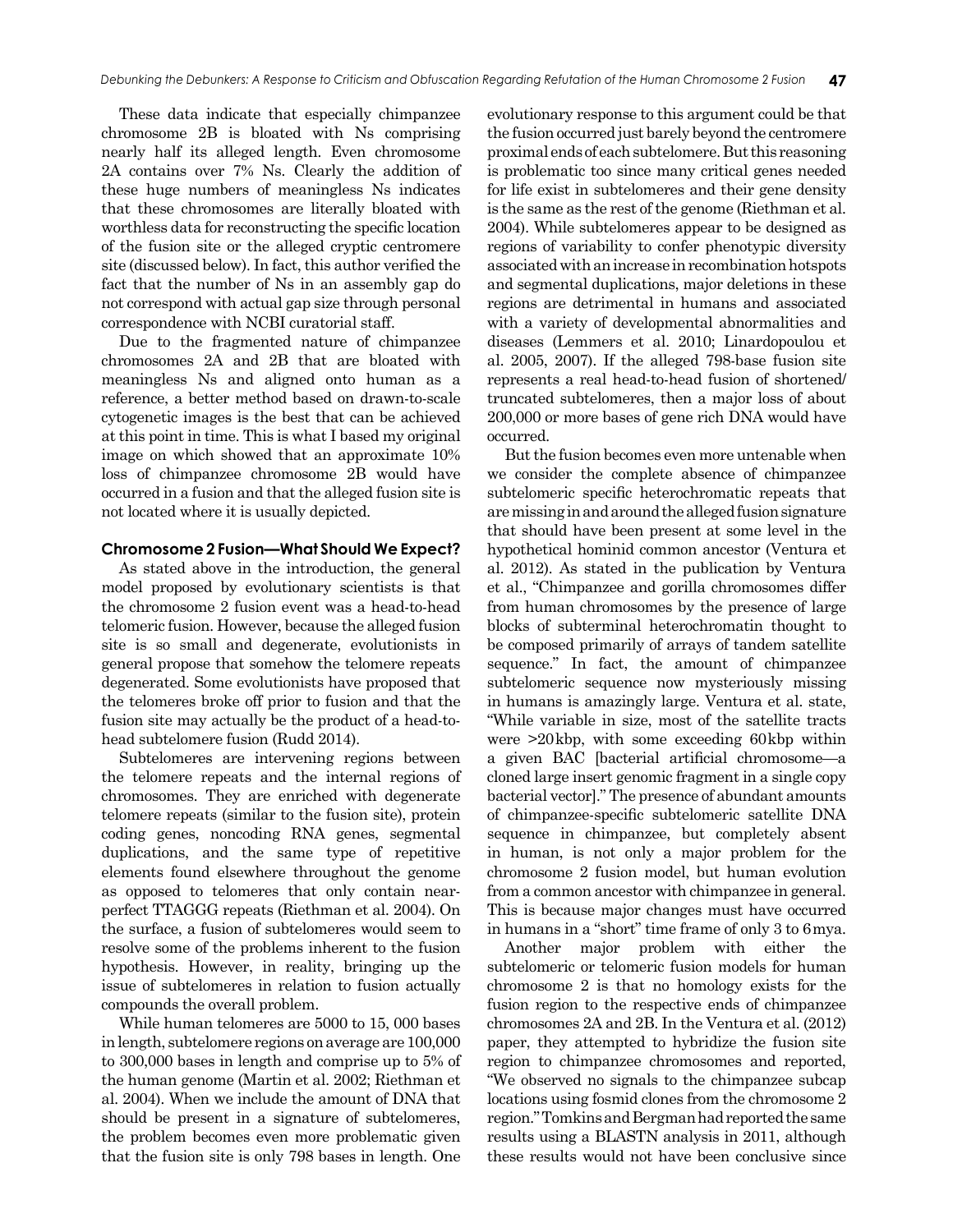chimpanzee subtelomeres are not well sequenced. The Ventura et al. (2012) study using fluorescent in situ hybridization, however, confirms the fact that no evolutionary hallmarks of fusion exist in a humanchimpanzee common ancestor believed to have occurred after the human-chimpanzee divergence (Ventura et al. 2012).

# **Significance of the Alleged Fusion Site as a Gene Promoter**

Perhaps the greatest problem for the alleged fusion site is its functionality as a second promoter in the DDX11L2 noncoding RNA gene as demonstrated by transcription factor binding, RNA polymerase 2 binding, and promoter-based epigenetic profiles for several different types of histone modifications as initially presented by Tomkins in 2013.

A number of internet postings have attempted to downplay the significance of the well documented promoter activity at the alleged fusion site by comparing the activity of the noncoding DDX11L2 gene to that of protein coding genes. However, one thing that is important to note is that long noncoding RNA (lncRNA) genes cannot be properly compared to protein coding genes because lncRNA genes are expressed at much lower levels (Kornienko et al. 2016). Thus, their biological significance cannot be measured simply by comparing them to protein coding genes—an important detail that ill-informed critics don't realize. Combinatorial data have to be compiled including epigenetic marks, transcription factor binding, transcription start site data, expression levels, and co-expression data with other genes.

Over 56,000 lncRNA sites across the genome have been described in a variety of human cell types and new lncRNA genes continue to be increasingly identified as new tissues and cell types are studied (Iyer et al. 2015; Xie et al. 2013). At the beginning of their discovery, lncRNAs were initially characterized as regulators of chromatin in the nucleus (Khalil et al. 2009). But as increasing numbers of lncRNAs are analyzed, it has become evident that they play essential roles in a wide variety of cellular processes (Quinn and Chang 2016).

A comprehensive inspection of the UCSC genome browser data for transcription factor binding shows that over 80 transcription factors bind to the DDX11L2 gene in and around its promoter regions (fig. 3). In the alleged fusion region, the second promoter, at least 12 transcription factors have been shown to bind (figs. 3 and 4). These binding sites overlap with tracks that are highly significant for transcriptionally active histone modifications. To further confirm the transcriptional activity at the alleged fusion site, the FANTOM4, FANTOM5, and ENCODE databases (fantom.gsc.riken.jp)

were queried for transcription start site data based on cap analysis of gene expression (CAGE) data in which RNA transcripts sequenced from the five prime end are aligned onto their respective genomic promoter sequence. As shown in Fig. 5, all three databases showed transcript initiation within the 798 base alleged fusion site sequence in the classic transcription start site cluster signature for a gene promoter (Haberle et al. 2015).

All of the combinatorial genomic data clearly show that the alleged fusion site is a second promoter in the DDX11L2 gene. In addition, the transcriptional activity at the alleged fusion site is neither nominal nor spurious.

## **Ken Miller Errors on Fusion**

One of the main proponents of the alleged fusion site as evidence of human evolution among the general public is Ken Miller at Brown University. Miller initially claimed that I was wrong about the fusion site being situated inside the first intron of the DDX11L2 gene based on data that excluded the three-exon version of the gene (Mooney 2014). I then conversed with Miller via email and he did concede that when one includes the longer transcript variants, the fusion site is in fact located inside the gene (Luskin 2014).

Following these exchanges with Miller, he attempted to explain the longer transcripts of the DDX11L2 gene, by claiming that they "are easily explained by variability in the termination of transcription so that occasionally a somewhat longer RNA is produced" (Moran 2015). This argument is completely erroneous because the direction of transcription for the DDX11L2 gene which is encoded on the minus strand is the opposite of what Miller is claiming. The longer transcripts begin ahead of the fusion site at the five prime end of the gene. It is a well documented fact that transcription begins at the five prime ends of genes.

As depicted in Fig. 2, the DDX11L2 gene is located on the minus strand and termination occurs at the opposite end of the gene from which Miller is claiming. This completely erroneous argument is Miller's chief complaint concerning the multiple facts refuting fusion.

Miller and others have also promoted the idea that transcription factor binding activity in the alleged fusion site is insignificant or spurious. However, as noted above, the data for promoter functionality of the alleged fusion site is combinatorial and conclusive.

## **The Cryptic Centromere Site— Not So Centromeric After All**

Centromeres are specific regions in chromosomes defined by both sequence and epigenetic profiles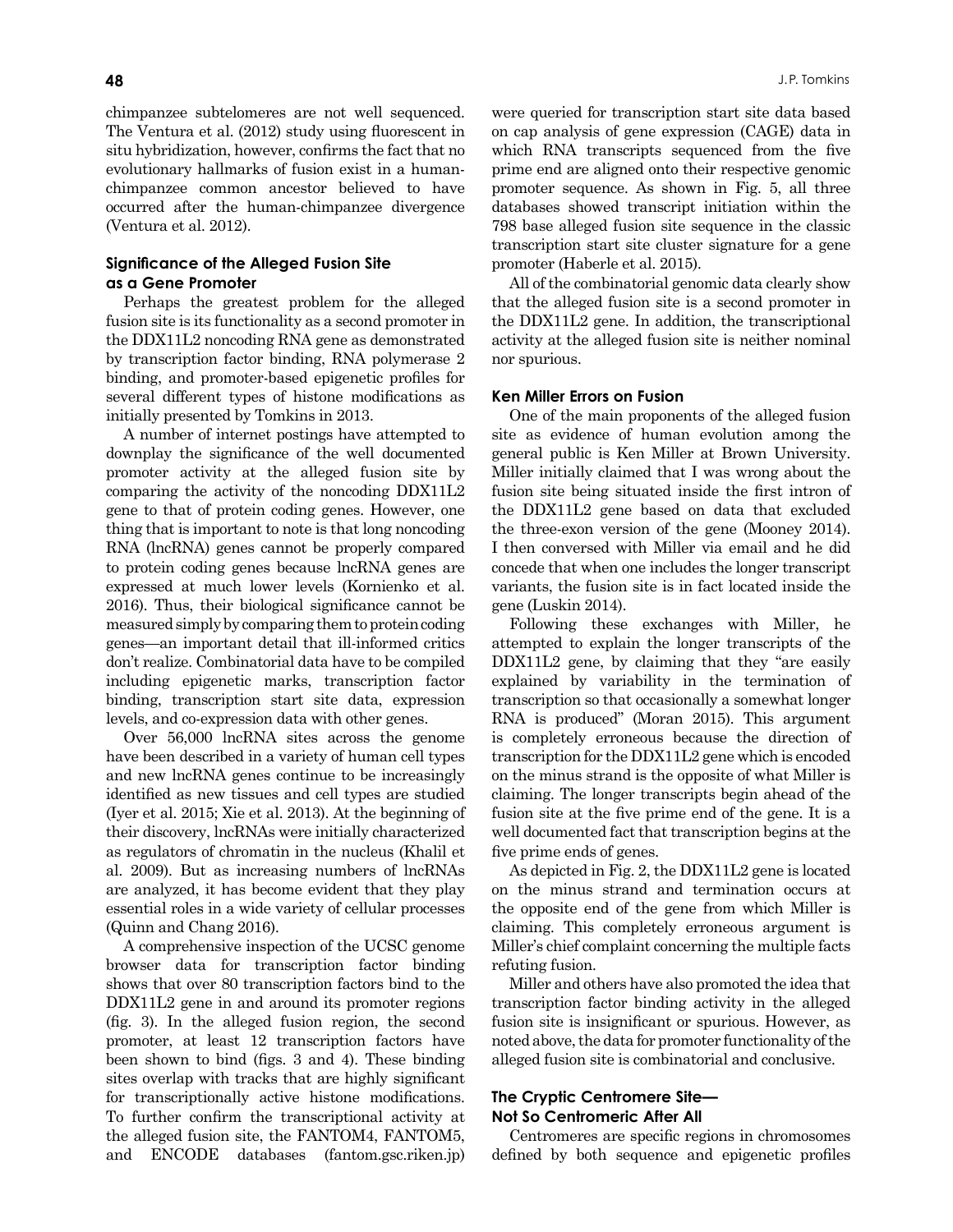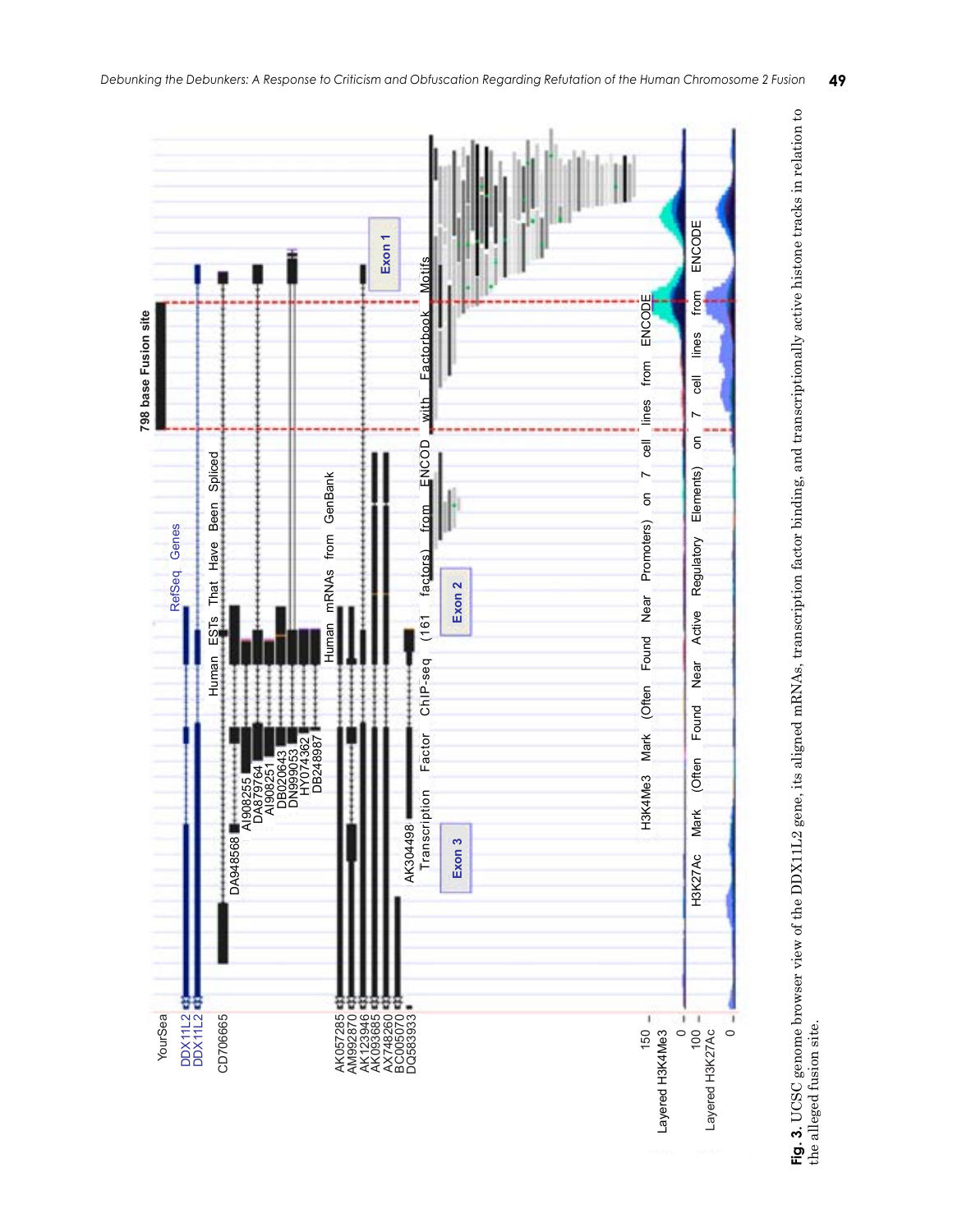



**Fig. 4.** A close-up view of the transcription factor binding tracks within the 798 base alleged fusion site.

that play a physical role in the assembly of the kinetochore—a complex structure involving multiple proteins that provides a central function in chromosome segregation during cell division. In a chromosome fusion, two centromeres would initially exist and one would have to be deactivated to maintain proper cellular function. It is postulated that the inactivated centromere would eventually degrade and become a cryptic genomic fossil.

A very recent scientific paper has been published that would seem to bolster the evidence for a cryptic centromere associated with the chromosome 2 fusion event (Miga 2016). The paper places the main argument for a fusion event and a cryptic centromere on gene synteny with corresponding hypothetical fusion-related areas in the chimpanzee genome surrounding the alleged cryptic centromere site. Note that the synteny is emphasized, not the specific genomic location because as noted previously, over 48% of chimpanzee chr2B which allegedly contributed the cryptic centromere is nothing but meaningless N in thousands of gaps with one large notable gap covering nearly half the chromosome. Clearly the assembly of chimpanzee chromosome 2B is full of meaningless data. In other words, proclaiming that gene synteny supports fusion based on a highly suspect assembly using human as a scaffold is an error of logic called begging the question. This is a fallacious argument where the conclusion is assumed in one of the premises. At this point, the issue of synteny between human and chimpanzee around the cryptic centromere remains to be resolved until an unbiased assembly of the chimpanzee genome is achieved.

Another serious problem with the alleged cryptic centromere is that its human alphoid repeat DNA sequence does not closely match homologous chimpanzee centromeres and chromosomes (Archidiacono et al. 1995). Species specificity of human centromeres was originally documented using fluorescent in situ hybridization of 27 different human alphoid repeats in chromosomal spreads of chimpanzees and gorilla (Archidiacono et al. 1995). The authors of the paper state, "The surprising results showed that the vast majority of the probes did not recognize their corresponding homologous chromosomes." They also stated that the experiments "yielded very heterogeneous results: some probes gave intense signals, but always on nonhomologous chromosomes; others did not produce any hybridization signal." In fact the differences in human vs. chimpanzee alphoid repeat arrays are so profound that Haaf and Willard in a later publication stated, "This implies that the human-chimpanzee sequence divergence has not arisen from a common ancestral  $\alpha$ -satellite repeat(s)" (Haaf and Willard 1997).

To test this idea of nonhomology from a bioinformatics perspective, I used the online version of the BLASTN algorithm with gap extension and no repeat masking to query the 171 base human consensus alphoid sequence (accession X07685) against both the human and chimpanzee genomes (figs. 6a and 6b). In confirmation of the species specificity found in fluorescent in situ hybridization studies, much fewer hits occurred on the chimpanzee genome than human. Also in contrast to human where a large number of chromosomes had



**Fig. 5.** Transcription start site data from FANTOM4, FANTOM5, and ENCODE cap analysis of gene expression (CAGE) data for Chr2:114,360,257-114,361,054 (http://fantom.gsc.riken.jp).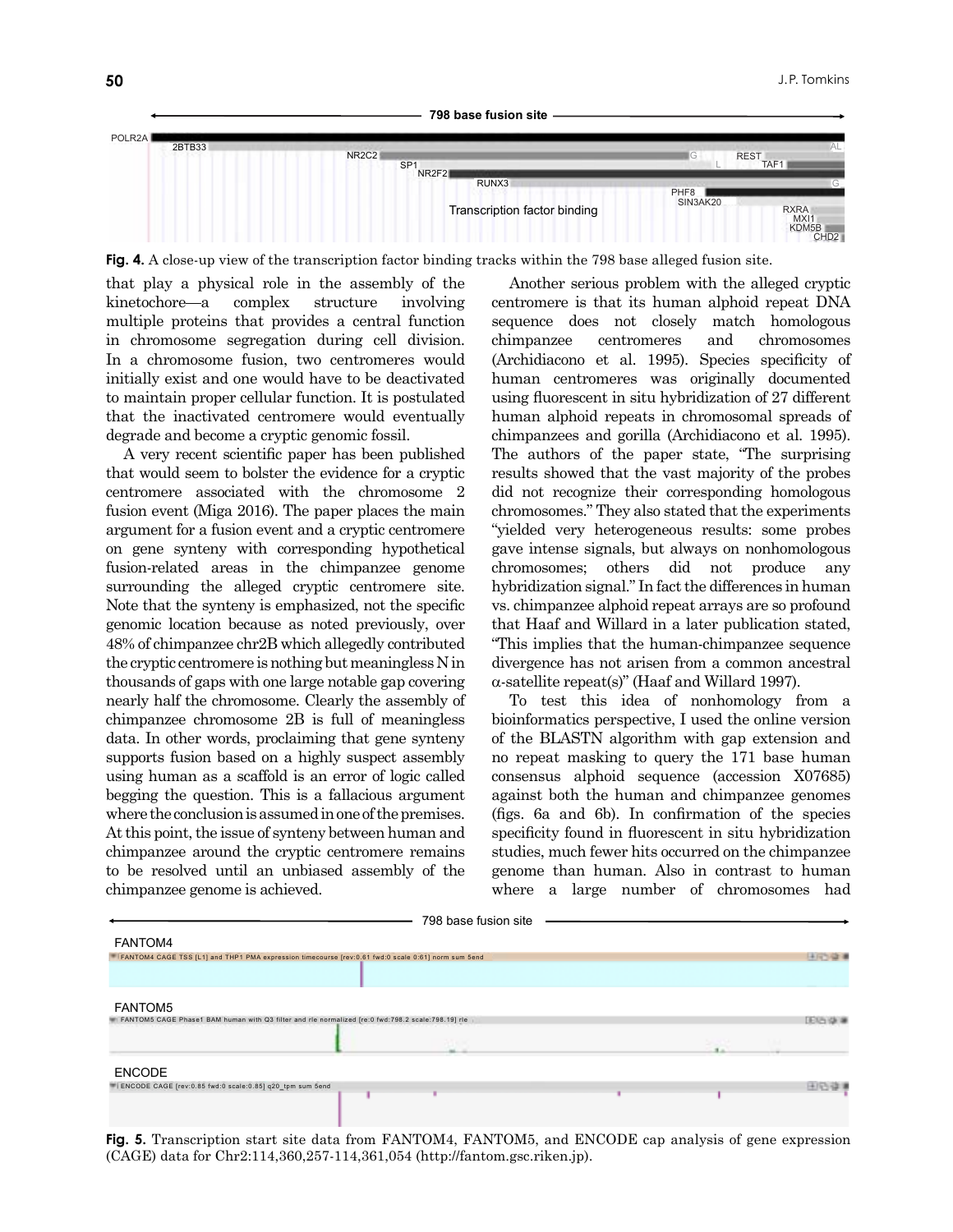

**Fig. 6.** BLASTN results from querying the 171 base human consensus alphoid sequence (accession X07685) against both the (a) human (hg19) and (b) chimpanzee (PanTro4) genomes using gap extension and no repeat masking.

interstitial alphoid regions outside the centromere, most hits occurred at or near centromeres, with three chimpanzee chromosomes having no hits. Of particular interest to the idea of a cryptic centromere is the fact that human chromosome 2 had six internal regions bearing alphoid repeats outside the centromere.Clearly the alphoid region at the alleged cryptic centromere site is not a unique or an uncommon feature in the human genome outside centromeres, especially in chromosome 2. Thirteen other human chromosomes also showed multiple regions of alphoid repeats outside the centromere.

Another problem with the alleged cryptic centromere is its short length. The cryptic centromere site is extremely small compared to a real centromere—it is only 41,608 bases in length, but this also includes two insertions of a LPA3/LINE repeat (5957 bases) and a SVA-E element (2571

bases) (fig. 7). Subtracting the insertions of these non-alphoid elements gives a length of only 33,080 bases—a fraction of the size of human centromeres that range in length between 250,000 and 5,000,000 bases (Aldrup-Macdonald and Sullivan 2014). Thus, if this was in fact a relic centromere of an ancient chromosome fusion, its size should be greater than six times its current length at the minimum.

Perhaps the greatest problem with the idea of a cryptic centromere is that it is completely situated inside the actively expressed protein coding gene ANKRD30BL [Ankyrin Repeat Domain 30B Like] with sections of it located in both intron and exon regions according to aligned transcripts (fig. 7). Ankyrin is a specific protein associated with the plasma membrane in eukaryotic cells and is involved in the interaction of the cytoskeleton with integral membrane proteins. Proteins with ankyrin repeats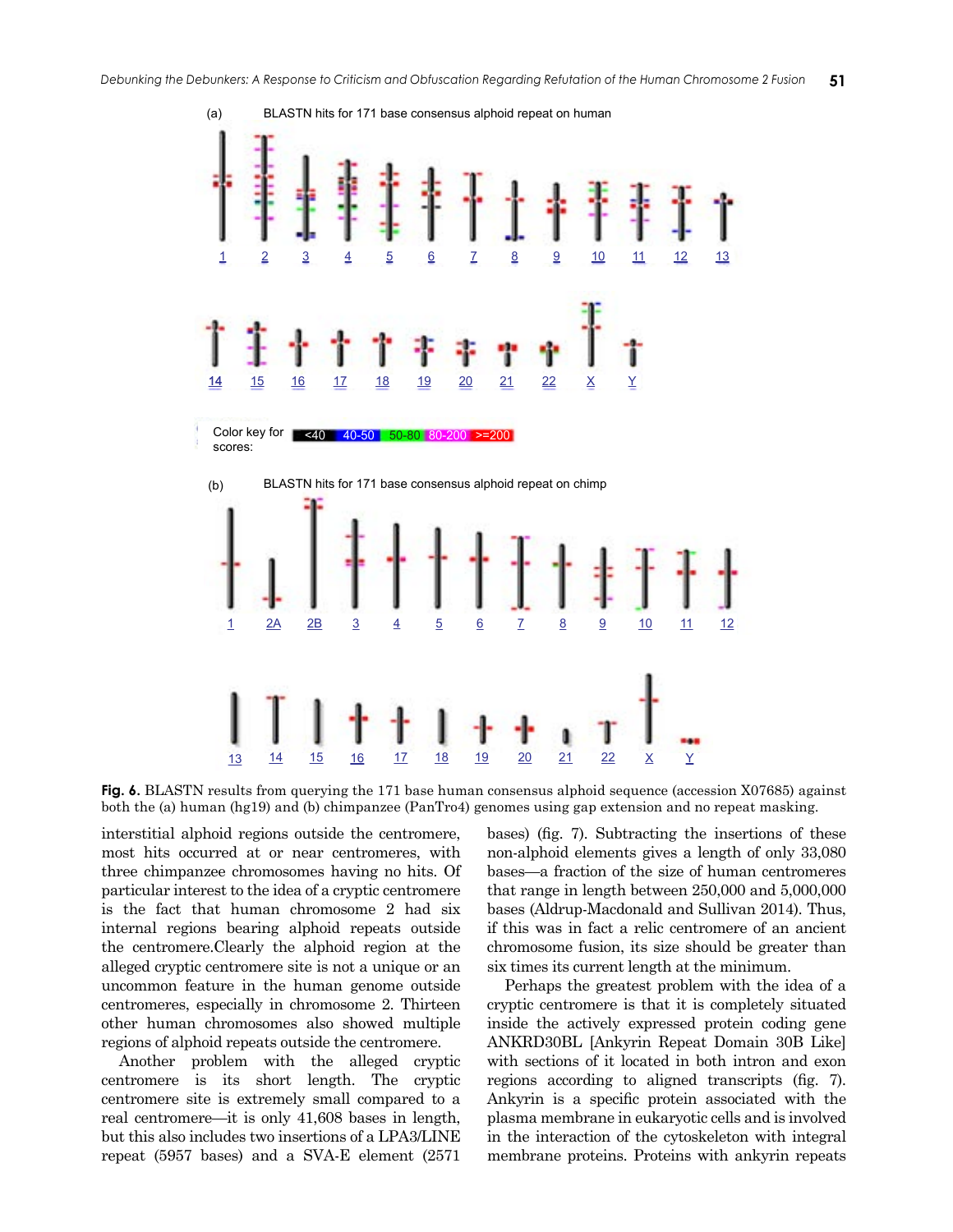

bind to the DDX11L2 gene in and around its two

promoter regions with 12 transcription factors binding in the alleged fusion site (including RNA polymerase 2). These binding sites coincide with highly significant levels of transcriptionally active histone modifications. In further confirmation of the transcriptional activity at the alleged fusion site, the FANTOM4, FANTOM5, and ENCODE databases all show transcript initiation within the 798 base alleged fusion site sequence in the classic signature for a transcription start site cluster associated with a gene promoter. All of these combinatorial genomic data clearly show that the alleged fusion site is a promoter in the DDX11L2 gene and that the activity is neither nominal or spurious.

such as ANKRD30BL are called ankyrin-like proteins. The ankyrin repeat of 33 amino acids has been implicated in embryogenesis and the regulation of many intracellular processes based on proteinprotein interactions (Voronin and Kiseleva 2008). The fact that the cryptic centromere is a functional region inside a protein coding gene encompassing both protein coding and noncoding regions strongly implies that it is a key gene feature, not a defunct

Since my original 2013 publication, the data invalidating the chromosome 2 fusion hypothesis has become even more compelling with the addition of more ENCODE and FANTOM database information in regard to the alleged fusion site. At present, at least 86 different transcription factors

Additional data presented in this report also shows that the alleged cryptic centromere site has no homologous chromosomal matches in the chimpanzee genome. It is also shown the site is too small to represent a centromere and that interstitial alphoid repeat regions are common on many human chromosomes including chromosome 2 that has six different alphoid-rich repeat regions outside the centromere. However, the most negating evidence against the cryptic centromere site is that it is completely situated inside the actively expressed protein coding gene ANKRD30BL [Ankyrin Repeat Domain 30B Like]. In fact, sections of it extend across both intron and exon regions according to aligned transcripts. The alleged cryptic centromere is clearly a functional part of a protein coding gene and not the remnant of a centromere.

# **References**

chr2:132,146,999-132,261,000 (hg19).

centromere.

**Summary**

**Fig. 7.** The 41,608 base cryptic centromere region situated within the ANKRD30BL protein coding gene. UCSC coordinates for the entire gene region are

gene.

region are

gene

entire

Adega, F., H. Guedes-Pinto, and R. Chaves. 2009. "Satellite DNA in the Karyotype Evolution of Domestic Animals— Clinical Considerations." *Cytogenet Genome Research* 126 (1–2): 12–20. doi: 10.1159/000245903.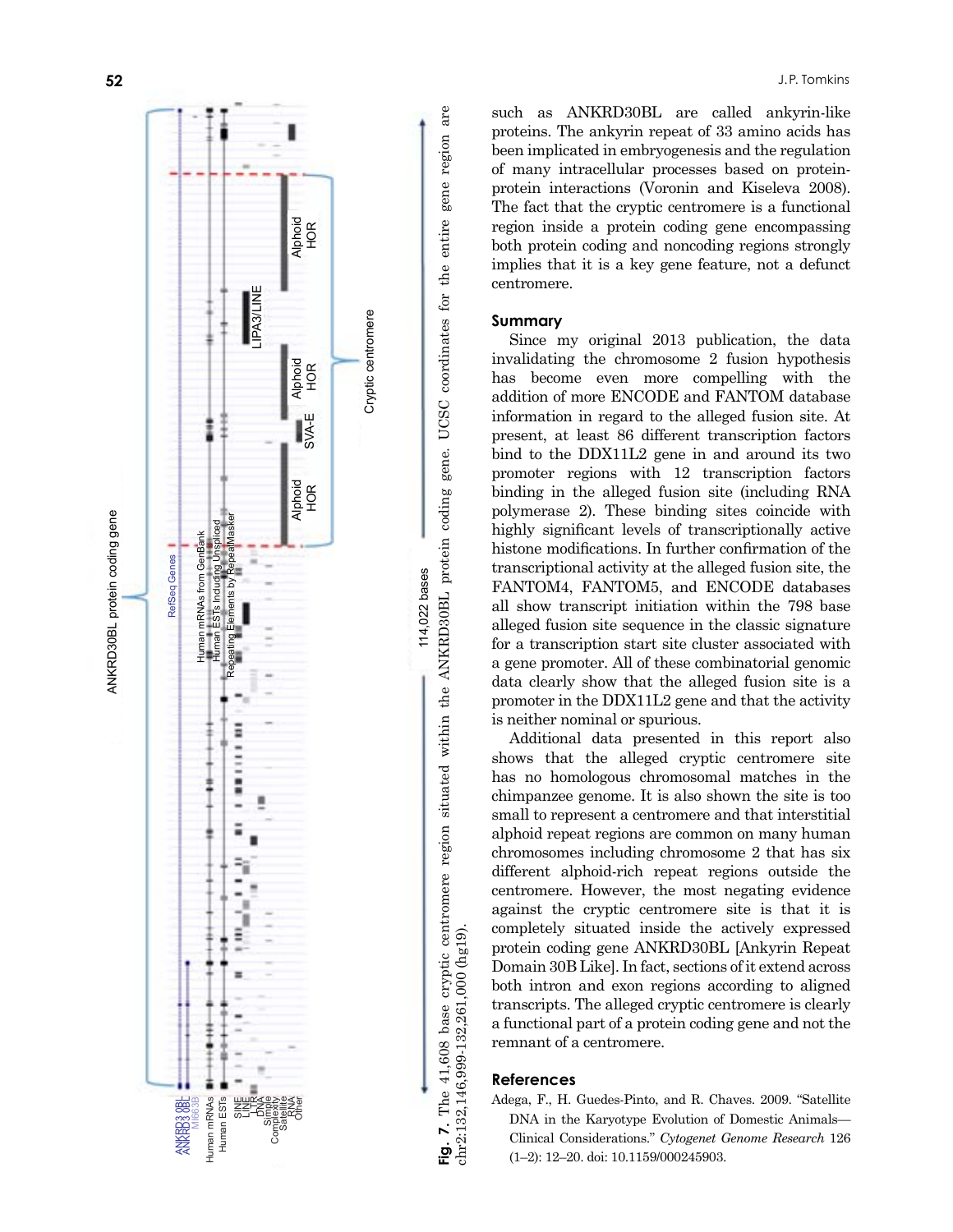- Aldrup-Macdonald, M.E., and B.A. Sullivan. 2014. "The Past, Present, and Future of Human Centromere Genomics." *Genes (Basel)* 5 (1): 33–50.
- Archidiacono, N., R. Antonacci, R. Marzella, P. Finelli, A. Lonoce, and M. Rocchi. 1995. "Comparative Mapping of Human Alphoid Sequences in Great Apes Using Fluorescence *in situ* Hybridization." *Genomics* 25 (2): 477–484.
- Chaves, R., F. Adega, J. Wienberg, H. Guedes-Pinto, and J.S. Heslop-Harrison. 2003. "Molecular Cytogenetic Analysis and Centromeric Satellite Organization of a Novel 8;11 Translocation in Sheep: A Possible Intermediate in Biarmed Chromosome Evolution." *Mammalian Genome* 14 (10): 706–710.
- Fan, Y., E. Linardopoulou, C. Friedman, E. Williams, and B.J. Trask. 2002. "Genomic Structure and Evolution of the Ancestral Chromosome Fusion Site in 2q13-2q14.1 and Paralogous Regions on other Human Chromosomes." *Genome Research* 12 (11): 1651–1662. doi: 10.1101/gr.337602.
- Haaf, T., and H.F. Willard. 1997. "Chromosome-Specific Alpha-Satellite DNA from the Centromere of Chimpanzee Chromosome 4." *Chromosoma* 106 (4): 226–232.
- Haberle, V., A.R.R. Forrest, Y. Hayashizaki, P. Carninci, and B. Lenard. 2015. "CAGEr: Precise TSS Data Retrieval and High-Resolution Promoterome Mining for Integrative Analyses." *Nucleic Acids Research* 43 (8): e51. doi: 10.1093/ nar/gkv054.
- Ijdo, J.W., A. Baldini, D.C. Ward, S.T. Reeders, and R.A. Wells. 1991. "Origin of Human Chromosome 2: An Ancestral Telomere-Telomere Fusion." *Proceedings of the National Academy of Sciences USA* 88 (20): 9051–9055.
- Iyer, M.K., Y.S. Niknafs, R. Malik, U. Singhal, A. Sahu, Y. Hosono, T.R. Barrett, et al. 2015. "The Landscape of Long Noncoding RNAs in the Human Transcriptome." *Nature Genetics* 47 (3): 199–208. doi: 10.1038/ng.3192.
- Johnsson, P., A. Ackley, L. Vidarsdottir, W.-O. Lui, M. Corcoran, D. Grandér and K.V. Morris. 2013. "A Pseudogene Long-Noncoding-RNA Network Regulates *PTEN* Transcription and Translation in Human Cells." *Nature Structural & Molecular Biology* 20 (4): 440–446. doi: 10.1038/nsmb.2516.
- Khalil, A.M., M. Guttman, M. Huarte, M. Garber, A. Raj, M.D. Rivea, K. Thomas, et al. 2009. "Many Human Large Intergenic Noncoding RNAs Associate with Chromatin-Modifying Complexes and Affect Gene Expression." *Proceedings of the National Academy of Sciences USA* 106 (28): 11667–11672. doi: 10.1073/pnas.0904715106.
- Kornienko, A.E., C.P. Dotter, P.M. Guenzl, H. Gisslinger, B. Gisslinger, C. Cleary, R. Kralovics, F.M. Pauler, and D.P. Barlow. 2016. "Long Non-Coding RNAs Display Higher Natural Expression Variation than Protein-Coding Genes in Healthy Humans." *Genome Biology* 17: 14. doi: 10.1186/ s13059-016-0873-8.
- Lemmers, R.J., P.J. van der Vliet, R. Klooster, S. Sacconi, P. Camaño, J.G. Dauwerse, L. Snider, et al. 2010. "A Unifying Genetic Model for Facioscapulohumeral Muscular Dystrophy." *Science* 329 (5999): 1650–1653. doi: 10.1126/ science.1189044.
- Linardopoulou, E.V., S.S. Parghi, C. Friedman, G.E. Osborn, S.M. Parkhurst, and B.J. Trask. 2007. "Human Subtelomeric WASH Genes Encode a New Subclass of the WASP Family." *PLoS Genetics* 3 (12): e237. doi: 10.1371/ journal.pgen.0030237.
- Linardopoulou, E.V., E.M. Williams, Y. Fan, C. Friedman, J.M. Young, and B.J. Trask. 2005. "Human Subtelomeres are Hot Spots of Interchromosomal Recombination and Segmental Duplication." *Nature* 437 (7055): 94–100. doi: 10.1038/nature04029.
- Luskin, C. 2014. "Defenders of the Evolutionary 'Consensus' could Benefit from more Fact Checking." *The Blaze*, August 27, 2014. [http://www.theblaze.com/contributions/defenders](http://www.theblaze.com/contributions/defenders-of-the-evolutionary-consensus-could-benefit-from-more-fact-checking-2/)[of-the-evolutionary-consensus-could-benefit-from-more](http://www.theblaze.com/contributions/defenders-of-the-evolutionary-consensus-could-benefit-from-more-fact-checking-2/)[fact-checking-2/](http://www.theblaze.com/contributions/defenders-of-the-evolutionary-consensus-could-benefit-from-more-fact-checking-2/).
- Martin, C.L., A. Wong, A. Gross, J. Chung, J.A. Fantes, and D.H. Leadbetter. 2002. "The Evolutionary Origin of Human Subtelomeric Homologies—Or Where the Ends Begin." *American Journal of Human Genetics* 70 (4): 972–984. doi: 10.1086/339768.
- Miga, K.H. 2016. "Chromosome-Specific Centromere Sequences Provide an Estimate of the Ancestral Chromosome 2 Fusion Event in Hominin Genomes." *Journal of Heredity* 108 (1): 45–52. doi: 10.1093/jhered/esw039.
- Mooney, C. 2014. "This Picture has Creationists Terrified." February 4, 2014. [http://www.motherjones.com/](http://www.motherjones.com/politics/2014/01/bill-nye-creationism-evolution) [politics/2014/01/bill-nye-creationism-evolution](http://www.motherjones.com/politics/2014/01/bill-nye-creationism-evolution).
- Moran, L.A. 2015. "Creationists Discover that Human and Chimp Genomes are only about 70% Similar!" June 17, 2015. [http://sandwalk.blogspot.com/2015/06/creationists](http://sandwalk.blogspot.com/2015/06/creationists-discover-that-human-and.html)[discover-that-human-and.html](http://sandwalk.blogspot.com/2015/06/creationists-discover-that-human-and.html).
- Quinn, J.J., and H.Y. Chang. 2016. "Unique Features of Long Non-Coding RNA Biogenesis and Function." *Nature Reviews Genetics* 17 (1): 47–62. doi: 10.1038/nrg.2015.10.
- Riethman, H., A. Ambrosini, C. Castaneda, J. Finklestein, X.L. Hu, U. Mudunuri, S. Paul, and J. Wei. 2004. "Mapping and Initial Analysis of Human Subtelomeric Sequence Assemblies." *Genome Research* 14 (1): 18–28. doi: 10.1101/gr.1245004.
- Rudd, M.K. 2014. "Human and Primate Subtelomeres." In *Subtelomeres*. Edited by E.J. Louis and M.M. Becker, 153– 164. New York: Springer Science and Business Media.
- Tanaka, H., S. Abe, N. Huda, L. Tu, M.J. Beam, B. Grimes, and D. Gilley. 2012. "Telomere Fusions in Early Human Breast Carcinoma." *Proceedings of the National Academy of Sciences USA* 109 (35): 14098–14103. doi: 10.1073/ pnas.1120062109.
- Tanaka, H., M.J. Beam, and K. Caruana. 2014. "The Presence of Telomere Fusion in Sporadic Colon Cancer Independently of Disease Stage, TP53/KRAS Mutation Status, Mean Telomere Length, and Telomerase Activity." *Neoplasia* 16 (10): 814–823. doi: 10.1016/j.neo.2014.08.009.
- Tomkins, J. 2013. "Alleged Human Chromosome 2 'Fusion Site' Encodes an Active DNA Binding Domain Inside a Complex and Highly Expressed Gene—Negating Fusion." *Answers Research Journal* 6: 367–375.
- Tomkins, J.P., and J. Bergman. 2011. "Telomeres: Implications for Aging and Evidence for Intelligent Design." *Journal of Creation* 25 (1): 86–97.
- Tsipouri, V., M.G. Schueler, S. Hu, NISC Comparative Sequencing Program, A. Dutra, E. Pak, H. Riethman, and E.D. Green. 2008. "Comparative Sequence Analyses Reveal Sites of Ancestral Chromosomal Fusions in the Indian Muntjac Genome." *Genome Biology* 9 (10): R155. doi: 10.1186/gb-2008-9-10-r155.
- Tu, L., N. Huda, B.R. Grimes, R.B. Slee, A.M. Bates, L. Cheng, and D. Gilley. 2015. "Widespread Telomere Instability in Prostatic Lesions." *Molecular Carcinogenesis* 55 (5): 842– 852. doi: 10.1002/mc.22326.